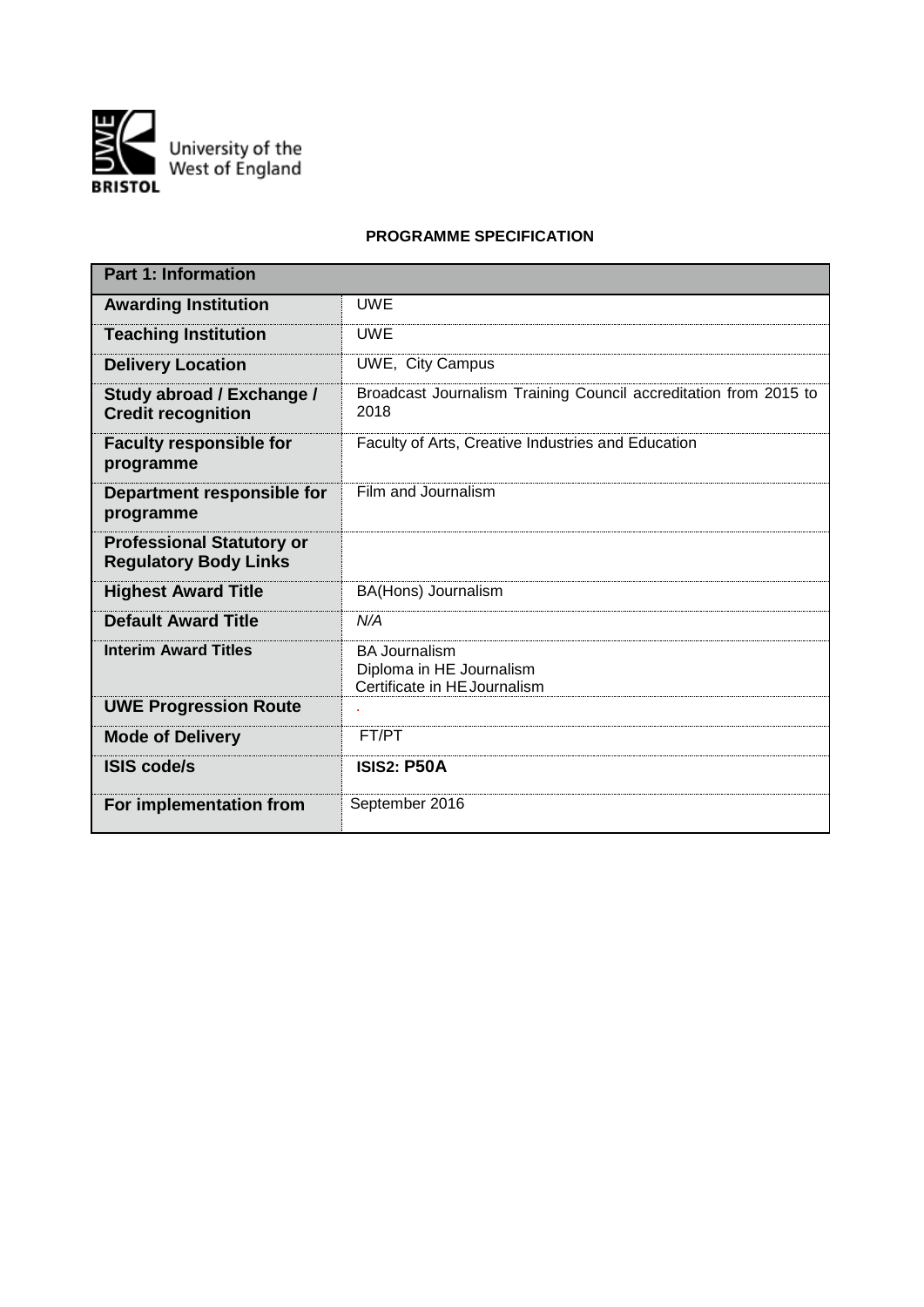### **Part 2: Educational Aims of the Programme**

#### Overall Aim

The overall aim is to enable students to develop skills, knowledge and understanding in journalism across all media platforms, alongside an understanding of the local and global political, economic and media contexts in which journalists work. Its utility to students will stem from a fully immersed engagement with up to date production technologies combined with writing and production skills ensuring graduates of this programme are employable across a range of communication industries in the public and private sector.

The award complies fully with guidelines issued by the Broadcast Journalism Training Council, and the modules and award structure reflect the commitment to achieving professional standards as detailed by the industry, alongside academic and theoretical perspectives designed to produce reflective practitioners.

#### **Programme requirements for the purposes of the Higher Education Achievement Record (HEAR)**

Students on the programme develop industry-standard news production skills across a variety of platforms using the latest equipment. The develop skills in the sourcing, interrogation, editing and dissemination of material in print and on radio, TV and online. They are also challenged to achieve academic skills in the critical analysis of texts and research methodologies. They gain an understanding of different ideas about the role of journalism in society, its history and potential future pathways. The modules ensure a breadth of knowledge to support students in their future career aspirations.

#### **Regulations**

Approved to [University Regulations and Procedures](http://www1.uwe.ac.uk/students/academicadvice/assessments/regulationsandprocedures.aspx)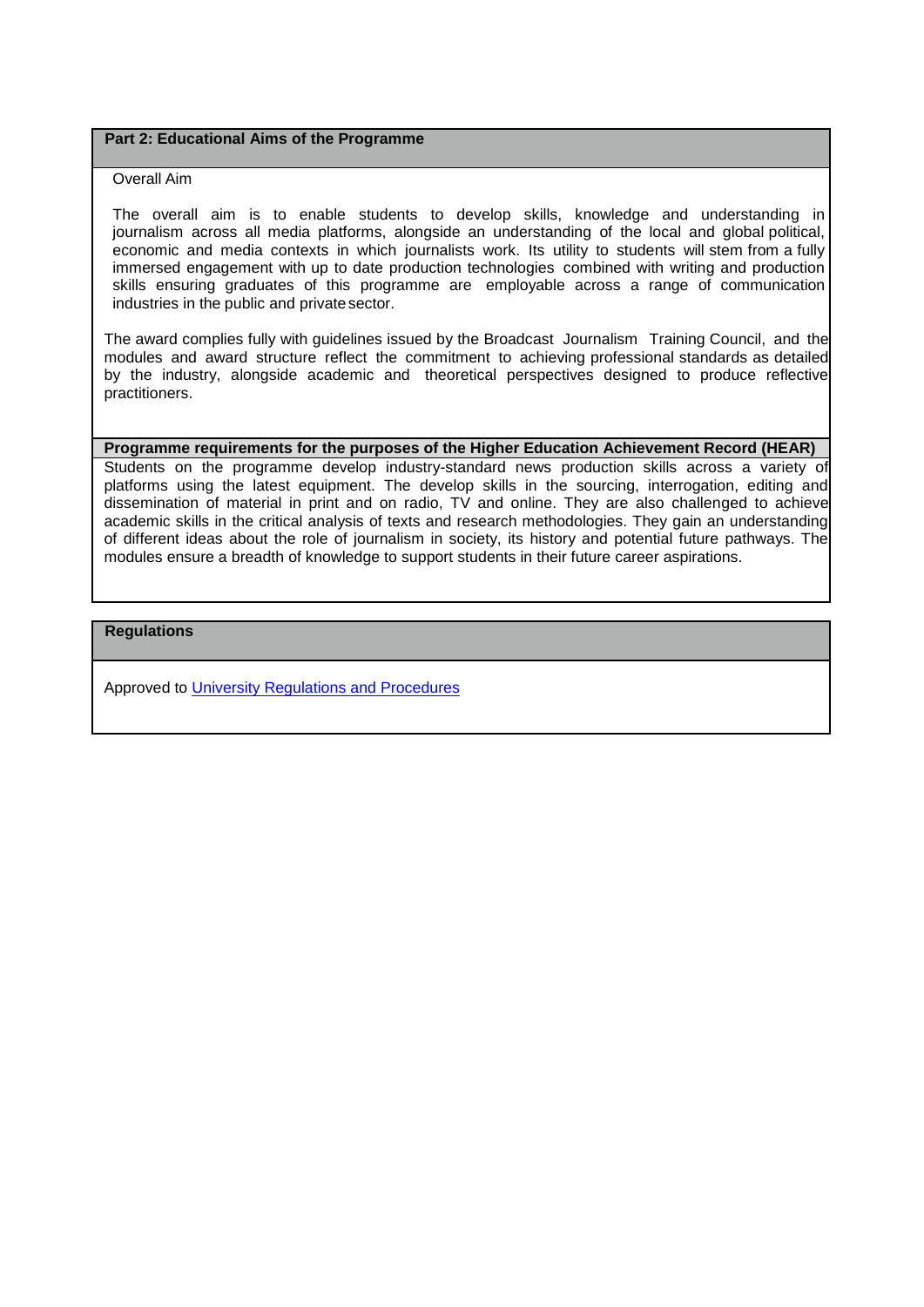# **Part 3: Learning Outcomes of the Programme**

| <b>Learning Outcomes:</b>                                                                                                                                                                                                                                   | JABALG-30-1  | UABAKA-30-1 | JABAJJ-30-1 | JABN6A-30-1 | JABAJL-30-2               | UABAJM-30-2 | JABN4T-30-2               | UABAKB-30-2 | JABPMH-30-3 | UABN4S-30-3               | UABN67-30-3               | UABN69-30-3  | UABN6B-30-3             | UABN68-30-3 | UABPMG-30-3 |
|-------------------------------------------------------------------------------------------------------------------------------------------------------------------------------------------------------------------------------------------------------------|--------------|-------------|-------------|-------------|---------------------------|-------------|---------------------------|-------------|-------------|---------------------------|---------------------------|--------------|-------------------------|-------------|-------------|
| A) Knowledge and understanding of:                                                                                                                                                                                                                          |              |             |             |             |                           |             |                           |             |             |                           |                           |              |                         |             |             |
| To enable students to develop skills, knowledge and understanding in digital<br>journalism across print, screen and web platforms reflecting its converged,<br>multiplatform delivery.                                                                      |              | X           | X           |             |                           | X           |                           |             | Х           | $\boldsymbol{\mathsf{x}}$ | X                         | X            | X                       |             |             |
| To enable to students to originate and develop story ideas, drawing from traditional<br>and novel news agendas and showing due sensitivity to what the audience might<br>expect.                                                                            | $\mathsf{x}$ | Χ           | X           |             |                           | X           | $\boldsymbol{\mathsf{x}}$ | X           | $\sf X$     | $\pmb{\mathsf{X}}$        | $\boldsymbol{\mathsf{x}}$ |              | X                       | X           |             |
| (B) Intellectual Skills                                                                                                                                                                                                                                     |              |             |             |             |                           |             |                           |             |             |                           |                           |              |                         |             |             |
| To establish a critical approach to both the practice and study of journalism                                                                                                                                                                               |              |             |             | x           |                           |             | X                         |             |             |                           | X                         | X            | X                       |             | X           |
| To develop students' understanding of the political economy and organisation of<br>journalistic practice and news operations within the broader context of the media<br>industries                                                                          |              |             | X           | X           |                           |             | X                         |             |             |                           | $\overline{X}$            | $\mathsf{x}$ | $\overline{\mathsf{x}}$ |             | X           |
| (C) Subject/Professional/Practical Skills                                                                                                                                                                                                                   |              |             |             |             |                           |             |                           |             |             |                           |                           |              |                         |             |             |
| To equip students with practical journalistic production skills including knowledge of<br>writing, subbing or reversioning copy for different news organisations, audiences,<br>platforms and purposes                                                      | X            | Χ           | X           |             | X                         | X           |                           |             | Χ           | X                         | X                         | X            | X                       | X           |             |
| To enable students to inform their journalism practice with a critical<br>understanding of standard frameworks established in law, industry regulation,<br>professional guidelines and ethical concerns in different national and international<br>contexts | X            | X           | X           | X           | $\boldsymbol{\mathsf{x}}$ | X           |                           | X           | $\mathsf X$ | X                         | $\boldsymbol{\mathsf{X}}$ |              |                         | X           |             |
| To give students the opportunity to gain professional experience of multimedia<br>journalism through work placement within the industry                                                                                                                     |              |             |             |             |                           |             |                           |             | X           | X                         |                           |              |                         |             |             |
| (D) Transferable skills and other attributes                                                                                                                                                                                                                |              |             |             |             |                           |             |                           |             |             |                           |                           |              |                         |             |             |
| To develop students' ability to pursue complex tasks in an independent and<br>self-disciplined manner across multiple disciplines                                                                                                                           |              | Χ           | X           |             |                           |             |                           |             | X           | X                         | X                         | X            | X                       |             |             |
| To prepare students for future careers which require a high level of analytical and<br>communication skills                                                                                                                                                 | X            | Χ           | X           |             |                           |             |                           | X           | $\sf X$     | X                         | X                         | X            | $\overline{X}$          | X           | X           |
| To recognise issues relating to employment and self-employment in relation to<br>current, and changing, industry/professional needs                                                                                                                         |              |             | X           |             |                           |             |                           |             | Χ           | X                         | X                         |              | X                       | $\sf X$     |             |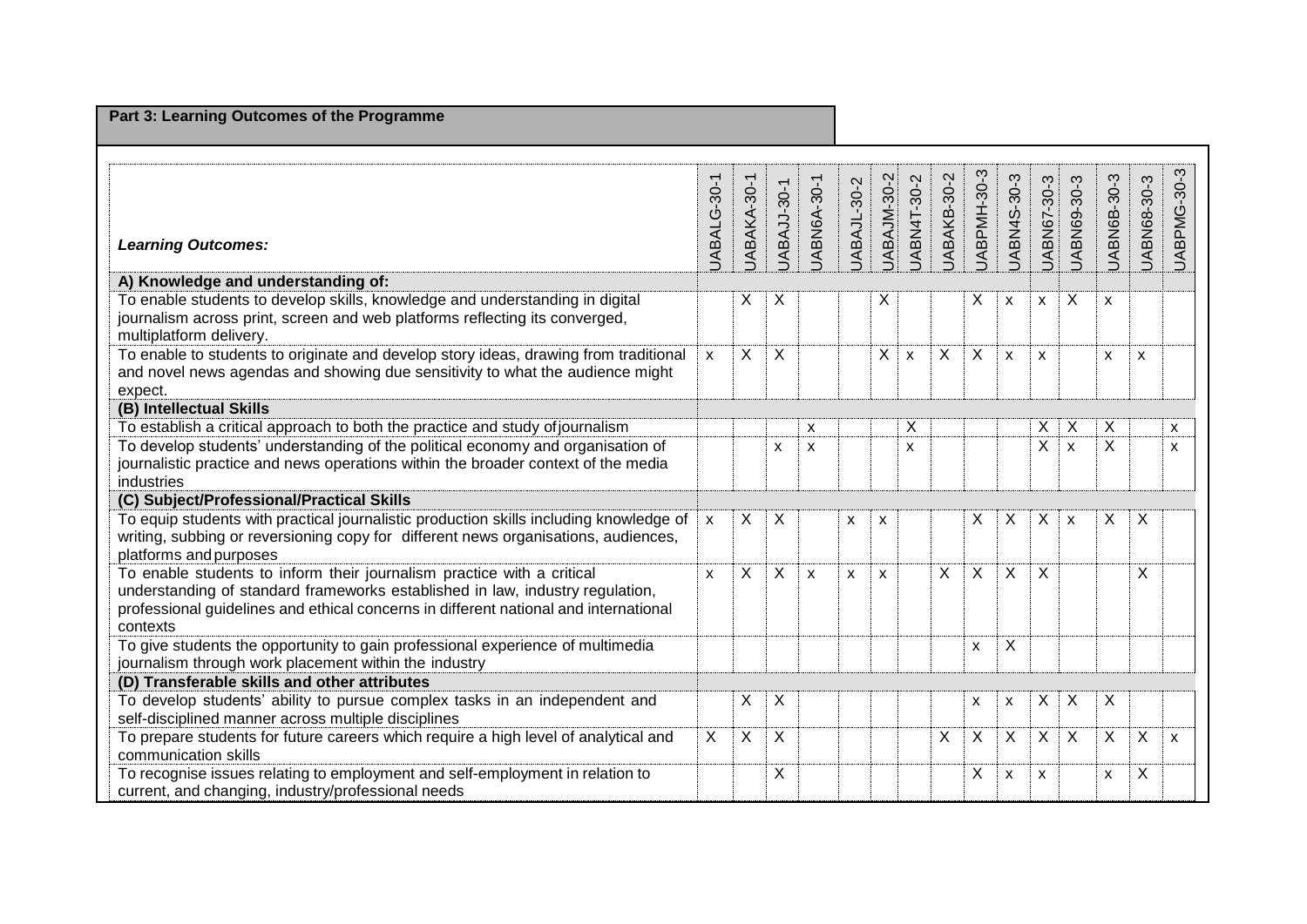## **Part 4: Programme Structure**

This structure diagram demonstrates the student journey from Entry through to Graduation for a typical **full time student**, including: level and credit requirements; interim award requirements; module diet, including compulsory and optional modules

|                          | <b>Compulsory Modules</b>                       | <b>Optional Modules</b>                                                                                                                                                                                                                                                                                                                                                                                                                                                        | <b>Interim Awards</b>                                                                                                                                                                                                                                                                                             |  |  |  |  |
|--------------------------|-------------------------------------------------|--------------------------------------------------------------------------------------------------------------------------------------------------------------------------------------------------------------------------------------------------------------------------------------------------------------------------------------------------------------------------------------------------------------------------------------------------------------------------------|-------------------------------------------------------------------------------------------------------------------------------------------------------------------------------------------------------------------------------------------------------------------------------------------------------------------|--|--|--|--|
|                          | UABALG-30-1                                     | None                                                                                                                                                                                                                                                                                                                                                                                                                                                                           | Cert HE Journalism                                                                                                                                                                                                                                                                                                |  |  |  |  |
|                          | Newsgathering                                   |                                                                                                                                                                                                                                                                                                                                                                                                                                                                                |                                                                                                                                                                                                                                                                                                                   |  |  |  |  |
|                          |                                                 |                                                                                                                                                                                                                                                                                                                                                                                                                                                                                | Credit requirements 120 at                                                                                                                                                                                                                                                                                        |  |  |  |  |
|                          |                                                 |                                                                                                                                                                                                                                                                                                                                                                                                                                                                                | L1                                                                                                                                                                                                                                                                                                                |  |  |  |  |
| $\overline{\phantom{0}}$ |                                                 |                                                                                                                                                                                                                                                                                                                                                                                                                                                                                |                                                                                                                                                                                                                                                                                                                   |  |  |  |  |
|                          |                                                 |                                                                                                                                                                                                                                                                                                                                                                                                                                                                                |                                                                                                                                                                                                                                                                                                                   |  |  |  |  |
|                          |                                                 |                                                                                                                                                                                                                                                                                                                                                                                                                                                                                |                                                                                                                                                                                                                                                                                                                   |  |  |  |  |
|                          |                                                 |                                                                                                                                                                                                                                                                                                                                                                                                                                                                                |                                                                                                                                                                                                                                                                                                                   |  |  |  |  |
|                          |                                                 |                                                                                                                                                                                                                                                                                                                                                                                                                                                                                |                                                                                                                                                                                                                                                                                                                   |  |  |  |  |
|                          | <b>UABN6A-30-1</b>                              |                                                                                                                                                                                                                                                                                                                                                                                                                                                                                |                                                                                                                                                                                                                                                                                                                   |  |  |  |  |
|                          | Introduction to Journalism                      |                                                                                                                                                                                                                                                                                                                                                                                                                                                                                |                                                                                                                                                                                                                                                                                                                   |  |  |  |  |
|                          |                                                 |                                                                                                                                                                                                                                                                                                                                                                                                                                                                                |                                                                                                                                                                                                                                                                                                                   |  |  |  |  |
|                          |                                                 |                                                                                                                                                                                                                                                                                                                                                                                                                                                                                |                                                                                                                                                                                                                                                                                                                   |  |  |  |  |
|                          |                                                 |                                                                                                                                                                                                                                                                                                                                                                                                                                                                                | <b>Interim Awards</b>                                                                                                                                                                                                                                                                                             |  |  |  |  |
|                          |                                                 |                                                                                                                                                                                                                                                                                                                                                                                                                                                                                | DipHE Journalism                                                                                                                                                                                                                                                                                                  |  |  |  |  |
|                          |                                                 |                                                                                                                                                                                                                                                                                                                                                                                                                                                                                | Credit requirements                                                                                                                                                                                                                                                                                               |  |  |  |  |
|                          |                                                 |                                                                                                                                                                                                                                                                                                                                                                                                                                                                                | 240 at L1 and above                                                                                                                                                                                                                                                                                               |  |  |  |  |
|                          |                                                 |                                                                                                                                                                                                                                                                                                                                                                                                                                                                                |                                                                                                                                                                                                                                                                                                                   |  |  |  |  |
|                          |                                                 |                                                                                                                                                                                                                                                                                                                                                                                                                                                                                |                                                                                                                                                                                                                                                                                                                   |  |  |  |  |
|                          | <b>UABN4T-30-2</b>                              |                                                                                                                                                                                                                                                                                                                                                                                                                                                                                |                                                                                                                                                                                                                                                                                                                   |  |  |  |  |
|                          |                                                 |                                                                                                                                                                                                                                                                                                                                                                                                                                                                                |                                                                                                                                                                                                                                                                                                                   |  |  |  |  |
|                          |                                                 |                                                                                                                                                                                                                                                                                                                                                                                                                                                                                |                                                                                                                                                                                                                                                                                                                   |  |  |  |  |
|                          |                                                 |                                                                                                                                                                                                                                                                                                                                                                                                                                                                                |                                                                                                                                                                                                                                                                                                                   |  |  |  |  |
|                          |                                                 |                                                                                                                                                                                                                                                                                                                                                                                                                                                                                |                                                                                                                                                                                                                                                                                                                   |  |  |  |  |
|                          |                                                 |                                                                                                                                                                                                                                                                                                                                                                                                                                                                                |                                                                                                                                                                                                                                                                                                                   |  |  |  |  |
|                          |                                                 |                                                                                                                                                                                                                                                                                                                                                                                                                                                                                |                                                                                                                                                                                                                                                                                                                   |  |  |  |  |
|                          |                                                 |                                                                                                                                                                                                                                                                                                                                                                                                                                                                                | <b>Interim Awards</b>                                                                                                                                                                                                                                                                                             |  |  |  |  |
|                          |                                                 |                                                                                                                                                                                                                                                                                                                                                                                                                                                                                |                                                                                                                                                                                                                                                                                                                   |  |  |  |  |
|                          |                                                 |                                                                                                                                                                                                                                                                                                                                                                                                                                                                                | <b>BA Journalism</b>                                                                                                                                                                                                                                                                                              |  |  |  |  |
|                          |                                                 |                                                                                                                                                                                                                                                                                                                                                                                                                                                                                |                                                                                                                                                                                                                                                                                                                   |  |  |  |  |
|                          |                                                 |                                                                                                                                                                                                                                                                                                                                                                                                                                                                                | Credit requirements:                                                                                                                                                                                                                                                                                              |  |  |  |  |
|                          |                                                 |                                                                                                                                                                                                                                                                                                                                                                                                                                                                                | 300 at L2 and above                                                                                                                                                                                                                                                                                               |  |  |  |  |
|                          | <b>UABN4S-30-3</b>                              | UABN69-30-3                                                                                                                                                                                                                                                                                                                                                                                                                                                                    |                                                                                                                                                                                                                                                                                                                   |  |  |  |  |
|                          |                                                 | Activism and the Media                                                                                                                                                                                                                                                                                                                                                                                                                                                         |                                                                                                                                                                                                                                                                                                                   |  |  |  |  |
|                          |                                                 |                                                                                                                                                                                                                                                                                                                                                                                                                                                                                |                                                                                                                                                                                                                                                                                                                   |  |  |  |  |
|                          |                                                 |                                                                                                                                                                                                                                                                                                                                                                                                                                                                                |                                                                                                                                                                                                                                                                                                                   |  |  |  |  |
|                          |                                                 |                                                                                                                                                                                                                                                                                                                                                                                                                                                                                |                                                                                                                                                                                                                                                                                                                   |  |  |  |  |
|                          |                                                 |                                                                                                                                                                                                                                                                                                                                                                                                                                                                                |                                                                                                                                                                                                                                                                                                                   |  |  |  |  |
|                          |                                                 |                                                                                                                                                                                                                                                                                                                                                                                                                                                                                |                                                                                                                                                                                                                                                                                                                   |  |  |  |  |
|                          |                                                 |                                                                                                                                                                                                                                                                                                                                                                                                                                                                                | <b>Highest Target:</b>                                                                                                                                                                                                                                                                                            |  |  |  |  |
|                          |                                                 | UABPMG-30-3                                                                                                                                                                                                                                                                                                                                                                                                                                                                    | BA(Hons) Journalism                                                                                                                                                                                                                                                                                               |  |  |  |  |
|                          |                                                 | Journalism Dissertation                                                                                                                                                                                                                                                                                                                                                                                                                                                        |                                                                                                                                                                                                                                                                                                                   |  |  |  |  |
|                          |                                                 |                                                                                                                                                                                                                                                                                                                                                                                                                                                                                | Credit requirements:<br>360 at L2 and above                                                                                                                                                                                                                                                                       |  |  |  |  |
|                          |                                                 |                                                                                                                                                                                                                                                                                                                                                                                                                                                                                |                                                                                                                                                                                                                                                                                                                   |  |  |  |  |
|                          | Level<br>$\mathbf{\Omega}$<br>Level.<br>Level 3 | UABAKA-30-1<br>Civic Journalism<br>UABAJJ-30-1<br>Introduction to Broadcast<br>Journalism<br>and Public Communication<br><b>Compulsory Modules</b><br>UABAJL-30-2<br>Broadcast Journalism 1<br>UABAJM-30-2<br>Broadcast Journalism 2<br>Researching Journalism<br>and Public Communication<br>UABAKB-30-2<br>Media Regulation and<br>Law<br><b>Compulsory Modules</b><br>UABPMH-30-3<br><b>Advanced Broadcast</b><br>Journalism 1<br><b>Advanced Broadcast</b><br>Journalism 2 | <b>Optional Modules</b><br>None<br><b>Optional Modules</b><br>UABN67-30-3<br><b>Final Year Project</b><br>Excluded from taking with<br>Journalism Dissertation<br>UABN6B-30-3<br>Journalism Innovations<br>UABN68-30-3<br><b>Advanced Feature Writing</b><br>Excluded from being taken<br>with Final Year Project |  |  |  |  |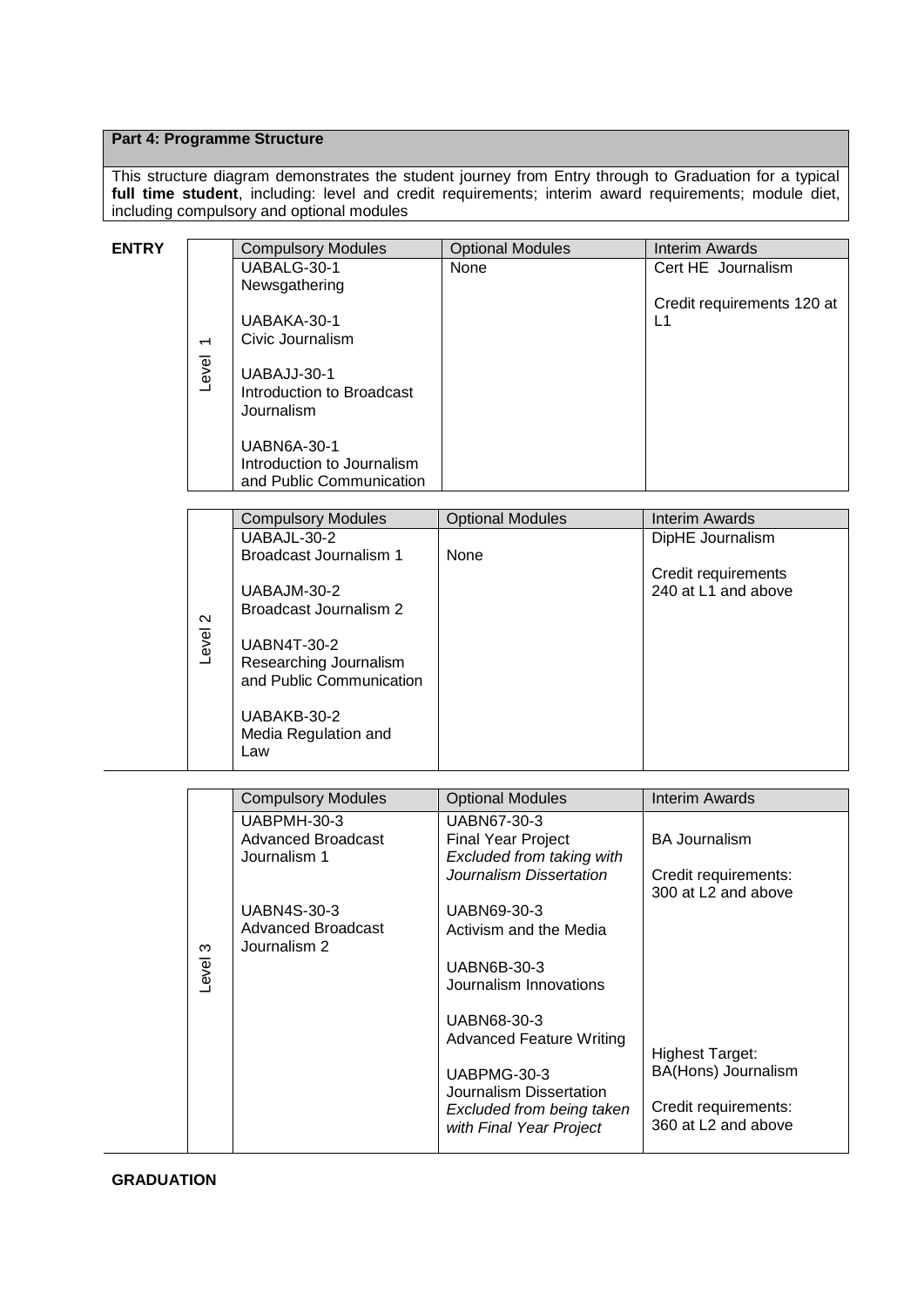**Part time:** The following structure diagram demonstrates the student journey from Entry through to Graduation for a typical **part time student.** Y1 UABALG-30-1 Newsgathering UABAKA-30-1 Civic Journalism Interim Awards: None Y<sub>2</sub> UABAJJ-30-1 Introduction to Broadcast Journalism UABN6A-30-1 Introduction to Journalism and Public Communication Interim Award: Credit requirements 120 – Cert HE Journalism Y3 UABAJL-30-2 Broadcast Journalism 1 UABAJM-30-2 Broadcast Journalism 2 Interim Award: None Y4 UABN4T-30-2 Researching Journalism and Public Communication UABAKB-30-2 Media Regulation and Law Interim Awards: Credit requirements 240 – Dip HE Journalism Y5 UABPMH-30-3 Advanced Broadcast Journalism 1 UABN4S-30-3Advanced Broadcast Journalism 2 Interim Award: None Y6 Optional Modules: UABN67-30-3 Final Year Project \* UABN69-30-3 Activism and the Media UABN6B-30-3 Journalism Innovations UABN68-30-3 Advanced Feature Writing UABPMG-30-3 Journalism Dissertation\* *\*Excluded combinations* Interim Awards: Credit requirements– 300 - BA Journalism Highest Target - Credit requirements– 360 - BA (Hons) Journalism GRADUATION